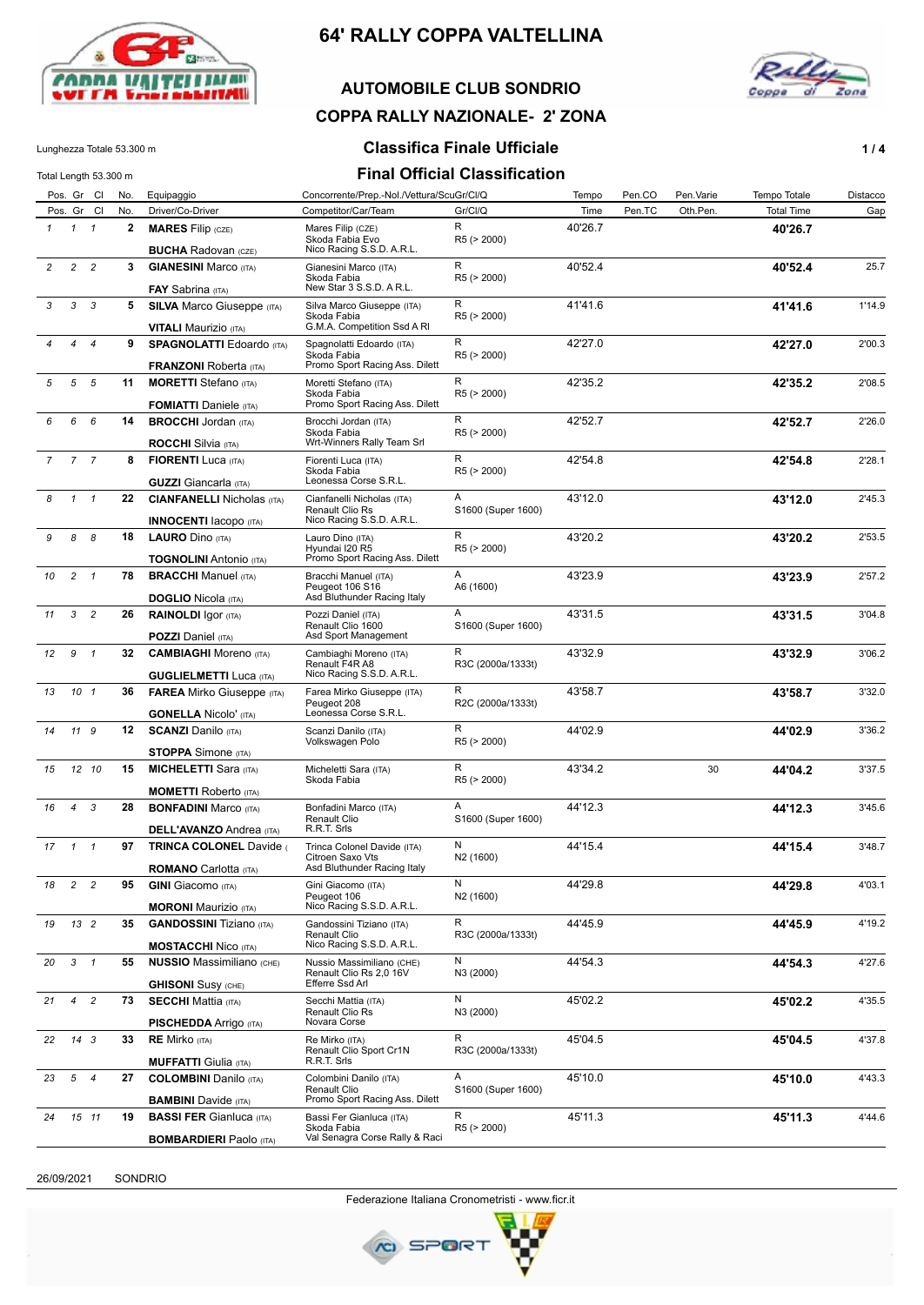

### **AUTOMOBILE CLUB SONDRIO**



# **COPPA RALLY NAZIONALE- 2' ZONA**

#### Lunghezza Totale 53.300 m **Classifica Finale Ufficiale 2 / 4**

Total Length 53.300 m **Final Official Classification**

| Total Length 53.300 m |                 |                |     |                                                                       |                                                                      | Filidi Ullitidi Uldəsilitdilm |         |        |           |                   |          |
|-----------------------|-----------------|----------------|-----|-----------------------------------------------------------------------|----------------------------------------------------------------------|-------------------------------|---------|--------|-----------|-------------------|----------|
|                       | Pos. Gr Cl      |                | No. | Equipaggio                                                            | Concorrente/Prep.-Nol./Vettura/ScuGr/Cl/Q                            |                               | Tempo   | Pen.CO | Pen.Varie | Tempo Totale      | Distacco |
|                       | Pos. Gr Cl      |                | No. | Driver/Co-Driver                                                      | Competitor/Car/Team                                                  | Gr/Cl/Q                       | Time    | Pen.TC | Oth.Pen.  | <b>Total Time</b> | Gap      |
| 25                    | 16 1            |                | 42  | <b>OBERTI</b> Luca (ITA)<br>SOLDATI Mattia (ודג <i>ּ</i>              | Oberti Luca (ITA)<br>Peugeot 208<br>Leonessa Corse S.R.L.            | R<br>R2B (1600a/1067t)        | 45'29.0 |        |           | 45'29.0           | 5'02.3   |
| 26                    | $\mathcal{I}$   | $\mathbf{1}$   | 21  | <b>SASSI</b> Alberto (ITA)                                            | Dmax Suisse (ITA)                                                    | <b>RGT</b>                    | 45'40.2 |        |           | 45'40.2           | 5'13.5   |
|                       |                 |                |     | <b>MAZZINI</b> Mirko (ITA)                                            | Porsche Gt3 Cup                                                      | <b>RGT</b>                    |         |        |           |                   |          |
| 27                    | 17 <sup>2</sup> |                | 45  | <b>CHICCO</b> X. (ITA)                                                | "Chicco"" (ITA)                                                      | R                             | 45'42.7 |        |           | 45'42.7           | 5'16.0   |
|                       |                 |                |     | <b>CILIO</b> Alessandro (ITA)                                         | Citroen C2 Vts<br>Elleesse Asd                                       | R2B (1600a/1067t)             |         |        |           |                   |          |
| 28                    | 5               | 3              | 101 | <b>MORONI</b> Marcello (ITA)                                          | Moroni Marcello (ITA)                                                | N                             | 45'56.5 |        |           | 45'56.5           | 5'29.8   |
|                       |                 |                |     | <b>ESPOSITO</b> Diego (ITA)                                           | Peugeot 106 S16<br>Nico Racing S.S.D. A.R.L.                         | N <sub>2</sub> (1600)<br>U    |         |        |           |                   |          |
| 29                    | 18 3            |                | 38  | <b>PITTANO</b> Gianluigi (ITA)                                        | Pittano Gianluigi (ITA)<br>Citroen C2 Vts                            | R<br>R2B (1600a/1067t)        | 45'59.5 |        |           | 45'59.5           | 5'32.8   |
|                       |                 |                |     | <b>CARUSO</b> Cristina (ITA)                                          |                                                                      |                               |         |        |           |                   |          |
| 30                    | 6               | 5              | 24  | <b>BORMOLINI</b> Michele (ITA)                                        | Bormolini Michele (ITA)<br>Renault Clio 1.6 16V                      | Α<br>S1600 (Super 1600)       | 46'05.6 |        |           | 46'05.6           | 5'38.9   |
|                       |                 |                |     | <b>LAZZARINI Nicolo' (ITA)</b>                                        | Twister Italia Srl                                                   | U                             |         |        |           |                   |          |
| 31                    | 6               | $\overline{4}$ | 98  | <b>PATT</b> Simone (ITA)                                              | Patt Simone (ITA)                                                    | N                             | 45'40.1 |        | 30        | 46'10.1           | 5'43.4   |
|                       |                 |                |     | <b>FILIPPINI</b> Ettore (ITA)                                         | Peugeot 106 S16<br>Nico Racing S.S.D. A.R.L.                         | N <sub>2</sub> (1600)         |         |        |           |                   |          |
| 32                    | 19 2            |                | 37  | <b>BARRI</b> Michele (ITA)                                            | Barri Michele (ITA)                                                  | R                             | 46'10.8 |        |           | 46'10.8           | 5'44.1   |
|                       |                 |                |     | <b>BERTOLINI</b> Sergio (ITA)                                         | Peugeot 208<br>Vaemenia Historic Asd                                 | R2C (2000a/1333t)             |         |        |           |                   |          |
| 33                    | 204             |                | 34  | <b>GALLIFUOCO</b> Giuseppe (ITA                                       | Gallifuoco Giuseppe (ITA)                                            | R                             | 46'20.0 |        |           | 46'20.0           | 5'53.3   |
|                       |                 |                |     |                                                                       | Toyota Gt 86 Cs-R3<br>Val Senagra Corse Rally & Raci                 | R3C (2000a/1333t)             |         |        |           |                   |          |
|                       | $\overline{7}$  | 5              | 96  | <b>BONETTI</b> Andrea (ITA)<br><b>TRUTALLI Marco (ITA)</b>            | Trutalli Marco (ITA)                                                 | N                             | 46'27.9 |        |           |                   | 6'01.2   |
| 34                    |                 |                |     |                                                                       | Citroen Saxo                                                         | N <sub>2</sub> (1600)         |         |        |           | 46'27.9           |          |
|                       |                 |                |     | <b>PANDIANI</b> Greta (ITA)                                           | Promo Sport Racing Ass. Dilett                                       |                               |         |        |           |                   |          |
| 35                    | 8               | 6              | 99  | <b>FILIPPINI</b> Eros (ITA)                                           | Filippini Eros (ITA)<br>Peugeot 106 S16<br>Nico Racing S.S.D. A.R.L. | N<br>N <sub>2</sub> (1600)    | 46'50.2 |        |           | 46'50.2           | 6'23.5   |
| 36                    | 9               | $\overline{7}$ | 94  | <b>MILIVINTI Massimiliano</b> (ITA)<br><b>FORMOLLI</b> Giordano (ITA) | Formolli Giordano (ITA)                                              | N                             | 47'04.4 |        |           |                   | 6'37.7   |
|                       |                 |                |     |                                                                       | Peugeot 106 S16                                                      | N <sub>2</sub> (1600)         |         |        |           | 47'04.4           |          |
|                       |                 |                |     | <b>DUICO</b> Debora (ITA)                                             | Asd Bluthunder Racing Italy                                          | R                             |         |        |           |                   |          |
| 37                    | 214             |                | 43  | <b>RAMPONI Luca (ITA)</b><br><b>DORMIA</b> Andrew (ITA)               | Ramponi Luca (ITA)<br>Peugeot 208<br>Nico Racing S.S.D. A.R.L.       | R2B (1600a/1067t)<br>U        | 47'16.3 |        |           | 47'16.3           | 6'49.6   |
| 38                    | 7               | $\mathbf{1}$   |     | 88<br><b>BRANCHI</b> Fabio Domenico                                   | Branchi Fabio Domenico (ITA)                                         | Α                             | 47'17.0 |        |           | 47'17.0           | 6'50.3   |
|                       |                 |                |     | <b>TRIPICIANO</b> Chiara (ITA)                                        | Peugeot 106 Rallye<br>Calibra Srl                                    | A5 (1400)                     |         |        |           |                   |          |
| 39                    |                 | 22 12          | 6   | <b>VARISTO</b> Gianluca (ITA)                                         | R<br>Varisto Gianluca (ITA)                                          |                               | 47'20.2 |        |           | 47'20.2           | 6'53.5   |
|                       |                 |                |     | <b>BARUFFI</b> Ramon (ITA)                                            | Skoda Fabia<br><b>Bs Sport Srl</b>                                   | R5 (> 2000)                   |         |        |           |                   |          |
| 40                    | 10 8            |                |     | 117<br><b>FIORE</b> Alessandro (ITA)                                  | Fiore Alessandro (ITA)                                               | N                             | 47'28.1 |        |           | 47'28.1           | 7'01.4   |
|                       |                 |                |     | Peugeot 106 S16                                                       | A.S.D. Biella Corse                                                  | N <sub>2</sub> (1600)         |         |        |           |                   |          |
| 41                    | 11              | 3              | 72  | <b>VANZINI</b> Alessia (ITA)<br><b>TODESCHINI</b> Davide (ITA)        | Todeschini Davide (ITA)                                              | U<br>N                        | 47'33.0 |        |           | 47'33.0           | 7'06.3   |
|                       |                 |                |     |                                                                       | Renault Clio Rs 2.0                                                  | N3 (2000)                     |         |        |           |                   |          |
|                       |                 |                |     | <b>BOZZO</b> Rolando Davide (ITA)                                     | Asd Bluthunder Racing Italy                                          | N                             |         |        |           |                   |          |
| 42                    | 12 <sup>4</sup> |                | 58  | <b>BUSNELLI Mauro (ITA)</b>                                           | Busnelli Mauro (ITA)<br>Renault Clio Rs                              | N3 (2000)                     | 47'25.6 |        | 10        | 47'35.6           | 7'08.9   |
|                       |                 |                |     | <b>CURTI</b> Lucia (ITA)                                              | Val Senagra Corse Rally & Raci                                       |                               |         |        |           |                   |          |
| 43                    | 23 5            |                | 41  | <b>ORTELLI</b> Leonardo (ITA)                                         | Ortelli Leonardo (ITA)<br>Peugeot 208                                | R<br>R2B (1600a/1067t)        | 47'16.7 | 20     |           | 47'36.7           | 7'10.0   |
|                       |                 |                |     | <b>SPAGNOLATTI Mario (ITA)</b>                                        | Promo Sport Racing Ass. Dilett                                       |                               |         |        |           |                   |          |
| 44                    | 13 5            |                | 57  | <b>GOSATTI Massimo</b> (ITA)                                          | Gosatti Massimo (ITA)<br>Renault Clio Rs                             | N<br>N3 (2000)                | 47'38.5 |        |           | 47'38.5           | 7'11.8   |
|                       |                 |                |     | <b>MACSENTI Martina</b> (ITA)                                         |                                                                      |                               |         |        |           |                   |          |
| 45                    | 8               | $\mathbf{1}$   | 52  | <b>RIZZATO</b> Claudio (ITA)                                          | Rizzato Claudio (ITA)<br>Renault Clio Williams                       | Α<br>A7 (2000)                | 46'00.3 | 1'10   | 30        | 47'40.3           | 7'13.6   |
|                       |                 |                |     | <b>GALANTUCCI</b> Andrea (ITA)                                        | Dimensione Corse S.S.D. A.R.L                                        | R                             |         |        |           |                   |          |
| 46                    | 246             |                | 44  | <b>MORELLI</b> Marco (ITA)<br><b>GHISLINI</b> Denis (ITA)             | Morelli Marco (ITA)<br>Peugeot 208 Vti<br>Nico Racing S.S.D. A.R.L.  | R2B (1600a/1067t)<br>U        | 47'00.3 | 10     | 30        | 47'40.3           | 7'13.6   |
| 47                    |                 | 14 9           | 112 | <b>ROTA</b> Marco (ITA)                                               | Rota Marco (ITA)                                                     | N                             | 47'47.9 |        |           | 47'47.9           | 7'21.2   |
|                       |                 |                |     | <b>GRIGIS</b> Claudia (ITA)                                           | Peugeot 106<br>A.S.D. Tac Motorsport                                 | N <sub>2</sub> (1600)         |         |        |           |                   |          |
| 48                    |                 | 15 10          | 113 | <b>DORIGO</b> Gianluca (ITA)                                          | Dorigo Gianluca (ITA)                                                | N                             | 47'18.7 |        | 30        | 47'48.7           | 7'22.0   |
|                       |                 |                |     | <b>DORIGO</b> Giada (ITA)                                             | Peugeot 106 S16<br>R.R.T. Srls                                       | N <sub>2</sub> (1600)         |         |        |           |                   |          |

26/09/2021 SONDRIO

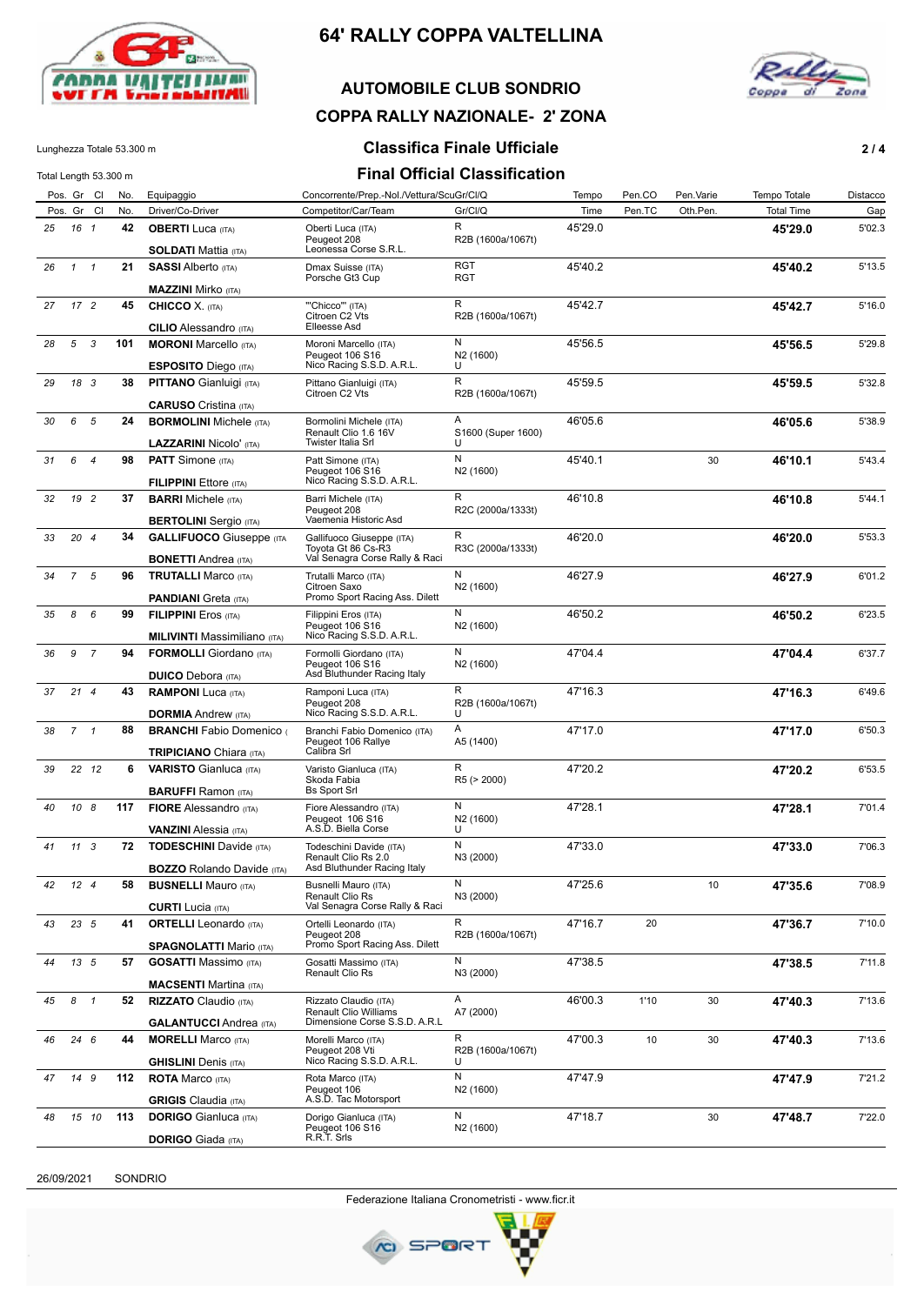

### **AUTOMOBILE CLUB SONDRIO**



# **COPPA RALLY NAZIONALE- 2' ZONA**

### Lunghezza Totale 53.300 m **Classifica Finale Ufficiale 3/4**

Total Length 53.300 m **Final Official Classification**

|    |                 | Pos. Gr Cl    | No. | Equipaggio                                                            | Concorrente/Prep.-Nol./Vettura/ScuGr/Cl/Q                                  |                                | Tempo   | Pen.CO | Pen.Varie | Tempo Totale      | Distacco |
|----|-----------------|---------------|-----|-----------------------------------------------------------------------|----------------------------------------------------------------------------|--------------------------------|---------|--------|-----------|-------------------|----------|
|    |                 | Pos. Gr Cl    | No. | Driver/Co-Driver                                                      | Competitor/Car/Team                                                        | Gr/Cl/Q                        | Time    | Pen.TC | Oth.Pen.  | <b>Total Time</b> | Gap      |
| 49 | 16 6            |               | 56  | PELAZZI Corrado (CHE)                                                 | Pelazzi Corrado (CHE)<br>Renault Clio Sport                                | N<br>N3 (2000)                 | 47'50.7 |        |           | 47'50.7           | 7'24.0   |
| 50 |                 | 17 11         | 106 | <b>AMATO</b> Chiara (CHE)<br><b>RANTUCCIO Piero (ITA)</b>             | Nico Racing S.S.D. A.R.L.<br>Rantuccio Piero (ITA)<br>Peugeot 106 S 16     | N<br>N <sub>2</sub> (1600)     | 47'53.0 |        |           | 47'53.0           | 7'26.3   |
|    |                 |               |     | <b>TIRABOSCHI</b> Valentino (ITA)                                     | G.M.A. Competition Ssd A RI                                                |                                |         |        |           |                   |          |
| 51 |                 | 18 12         | 111 | <b>TAGLIABUE</b> Ivano (ITA)<br><b>SALA Matteo</b> (ITA)              | Tagliabue Ivano (ITA)<br>Peugeot 106 S16<br>Scuderia Abs Sport Ssd Arl     | N<br>N <sub>2</sub> (1600)     | 48'00.1 |        |           | 48'00.1           | 7'33.4   |
| 52 |                 | 19 13         | 114 | <b>GARDINI Alex (ITA)</b><br><b>DE VINCENZI Andrea (ITA)</b>          | Gardini Alex (ITA)<br>Citroen Saxo<br>Asd Lgm Rally                        | N<br>N <sub>2</sub> (1600)     | 48'02.4 |        |           | 48'02.4           | 7'35.7   |
| 53 | 9               | 6             | 29  | <b>ZANARDINI</b> Cristian (ITA)<br><b>BONFADINI</b> Francesca (ITA)   | Zanardini Cristian (ITA)<br>Renault Clio S 1600<br>Movisport Ssdrl         | Α<br>S1600 (Super 1600)        | 48'11.0 |        |           | 48'11.0           | 7'44.3   |
| 54 | 10 <sub>2</sub> |               | 77  | <b>PALMISANO</b> Cosimo (ITA)                                         | Palmisano Cosimo (ITA)<br>Peugeot 106 S16<br>Scuderia Abs Sport Ssd Arl    | A<br>A6 (1600)                 | 48'20.5 |        |           | 48'20.5           | 7'53.8   |
| 55 |                 | 20 14         | 103 | <b>MAZZOLENI</b> Pietro Andrea<br><b>POLA Daniel (ITA)</b>            | Pola Daniel (ITA)<br>Peugeot 106                                           | N<br>N <sub>2</sub> (1600)     | 47'54.2 |        | 30        | 48'24.2           | 7'57.5   |
| 56 | $1 \quad 1$     |               | 76  | <b>BELFIORE</b> Giulia (ITA)<br><b>PELOSI</b> Giovanni (ITA)          | Nico Racing S.S.D. A.R.L.<br>Pelosi Giovanni (ITA)<br>Suzuki Swift         | RA5NH<br>RA5N (1600a/1400t)    | 48'27.5 |        |           | 48'27.5           | 8'00.8   |
| 57 | $1 \quad 1$     |               | 81  | <b>GROSSI</b> Samanta (ITA)<br><b>BUGNA Dario (ITA)</b>               | A.S.D. G.R. Motorsport<br>Bugna Dario (ITA)<br>Peugeot 208                 | U<br><b>RS</b><br>RST16 (1650) | 48'46.2 |        |           | 48'46.2           | 8'19.5   |
| 58 | 11 <sub>2</sub> |               | 93  | <b>TRECCANI</b> Fabio (ITA)<br><b>GALLETTI</b> Carlo (ITA)            | Novara Corse<br>Galletti Carlo (ITA)                                       | A                              | 48'46.9 |        |           | 48'46.9           | 8'20.2   |
|    |                 |               |     | <b>BARUFFI</b> Damiana (ITA)                                          | Peugeot 205 Rally 1.3<br>Asd Bluthunder Racing Italy                       | A5 (1400)                      |         |        |           |                   |          |
| 59 |                 | $21 \quad 15$ | 118 | <b>DELLA VALLE</b> Raffaele (ITA)                                     | Della Valle Raffaele (ITA)<br>Peugeot Psa 106 S16                          | N<br>N <sub>2</sub> (1600)     | 48'52.5 |        |           | 48'52.5           | 8'25.8   |
|    |                 |               |     | <b>DELLA VALLE</b> Valentina (ITA                                     | Asd New Turbomark Rally Team                                               |                                |         |        |           |                   |          |
| 60 |                 | 22 7          | 59  | <b>FANCOLI</b> Paolo (ITA)<br><b>AMATO</b> Francesca Andrea (1)       | Fancoli Paolo (ITA)<br>Renault Clio Williams<br>Nico Racing S.S.D. A.R.L.  | N<br>N3 (2000)                 | 48'53.2 |        |           | 48'53.2           | 8'26.5   |
| 61 | $25 \t1$        |               | 119 | <b>FUMAGALLI</b> Luca (ITA)<br><b>ROTONDARO</b> Bruno (ITA)           | Fumagalli Luca (ITA)<br>Citroen Ds3 Vti 120 So Chic<br>A.S.D. Biella Corse | R<br>R1B (1600a/1067t)<br>U    | 48'55.3 |        |           | 48'55.3           | 8'28.6   |
| 62 | $1 \quad 1$     |               | 54  | <b>AMONINI</b> Denis (ITA)                                            | Amonini Denis (ITA)<br>Bmw Mini Cooper 5                                   | <b>RSP</b><br>RST16 (1650)     | 49'04.9 |        |           | 49'04.9           | 8'38.2   |
|    |                 |               |     | <b>VERONA</b> Samanta (ITA)                                           |                                                                            |                                |         |        |           |                   |          |
| 63 | 12 <sub>7</sub> |               | 31  | <b>BOMBARDINI Paolo (ITA)</b><br><b>BERTAGNON Lorenzo (ITA)</b>       | "Bomba" (ITA)<br>Renault Clio 1600 16 V<br>Nico Racing S.S.D. A.R.L.       | A<br>S1600 (Super 1600)        | 49'07.6 |        |           | 49'07.6           | 8'40.9   |
| 64 | 13 <sup>3</sup> |               | 92  | <b>SCAPIN Roberto (ITA)</b>                                           | Scapin Roberto (ITA)<br>Peugeot 106 Xsi                                    | A<br>A5 (1400)                 | 49'09.2 |        |           | 49'09.2           | 8'42.5   |
|    |                 |               |     | <b>PAGLIERO</b> Federica (ITA)                                        |                                                                            |                                |         |        |           |                   |          |
| 65 |                 | 23 16         | 109 | <b>FARINA Nicolo' (ITA)</b><br><b>CAIROLI</b> Matteo (ITA)            | Farina Nicolo' (ITA)<br>Peugeot 106 S16<br>Scuderia Abs Sport Ssd Arl      | N<br>N <sub>2</sub> (1600)     | 49'09.9 |        |           | 49'09.9           | 8'43.2   |
| 66 | $14$ 4          |               | 91  | <b>DONADONI</b> Massimo (ITA)<br><b>SALA Marco (ITA)</b>              | Donadoni Massimo (ITA)<br>Peugeot 106 Xsi<br>Scuderia Abs Sport Ssd Arl    | A<br>A5 (1400)                 | 49'12.6 |        |           | 49'12.6           | 8'45.9   |
| 67 |                 | 24 17         | 102 | <b>DE MONTI Fabrizio</b> (ITA)<br><b>BERTELLA Nicolo' (ITA)</b>       | De Monti Fabrizio (ITA)<br>Suzuki Swift M16A<br>Nico Racing S.S.D. A.R.L.  | N<br>N <sub>2</sub> (1600)     | 49'31.0 |        |           | 49'31.0           | 9'04.3   |
| 68 | $2 \quad 1$     |               | 85  | <b>VERONA</b> Matteo (ITA)                                            | Verona Matteo (ITA)<br>Alfa Romeo Mito                                     | RS<br>RST14 (1400)             | 49'32.9 |        |           | 49'32.9           | 9'06.2   |
| 69 | 15 2            |               | 47  | <b>GADALDI</b> Veronica (ITA)<br><b>PIANA Enrico (CHE)</b>            | Physiofit Studio Asd<br>Piana Enrico (CHE)                                 | A                              | 49'47.0 |        |           | 49'47.0           | 9'20.3   |
|    |                 |               |     | <b>TONUTTO Raffaela</b> (CHE)                                         | Renault Clio Sport                                                         | A7 (2000)                      |         |        |           |                   |          |
| 70 |                 | 25 18         | 116 | <b>NEGRI</b> Tommaso (ITA)                                            | Negri Tommaso (ITA)<br>Peugeot 106 S16                                     | N<br>N <sub>2</sub> (1600)     | 49'49.0 |        |           | 49'49.0           | 9'22.3   |
|    |                 |               |     | <b>ARIES</b> Rolando (ITA)                                            |                                                                            |                                |         |        |           |                   |          |
| 71 |                 | 26 19         | 104 | <b>DAMIANI</b> Michele Lorenzo (IT<br><b>DELLA FRANCA Paolo (ITA)</b> | Damiani Michele Lorenzo (ITA)<br>Peugeot 106<br>Nico Racing S.S.D. A.R.L.  | N<br>N <sub>2</sub> (1600)     | 50'12.3 |        |           | 50'12.3           | 9'45.6   |
| 72 | 16 5            |               | 86  | <b>BRAMBILLA</b> Sergio (ITA)                                         | Brambilla Sergio (ITA)                                                     | A                              | 50'24.0 |        |           | 50'24.0           | 9'57.3   |
|    |                 |               |     | <b>BRAMBILLA Sara (ITA)</b>                                           | Peugeot 106 Rally<br>Scuderia Abs Sport Ssd Arl                            | A5 (1400)                      |         |        |           |                   |          |

26/09/2021 SONDRIO